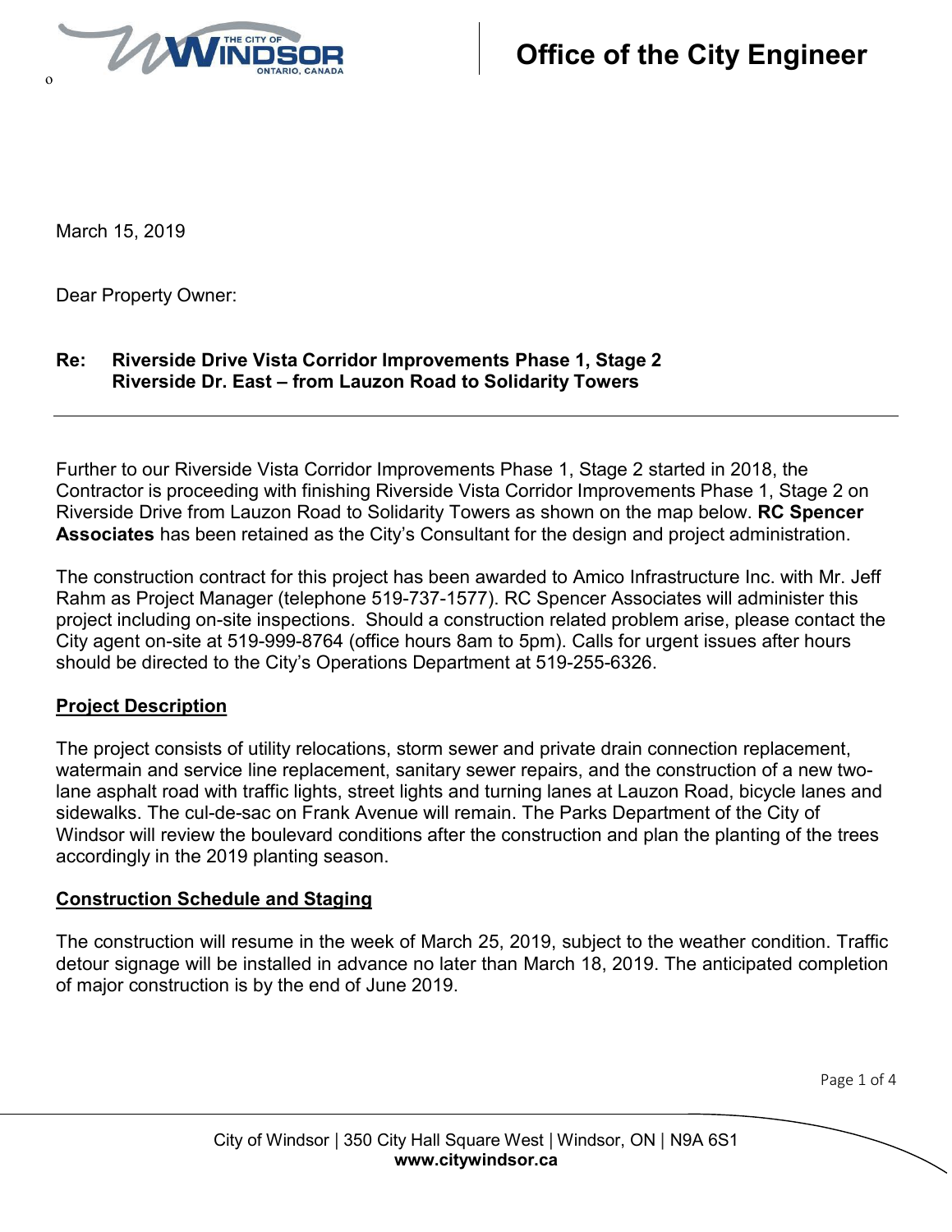

### **Pre-construction Survey**

Prior to construction commencing, The Contractor Amico Infrastructures Inc. or its designated agent conducted a preconstruction survey of the adjacent properties and buildings, which includes photographs and videotaping.

### **Watermain Construction**

As part of an ongoing infrastructure renewal program, the Windsor Utilities Commission (WUC) will be installing new watermains on this section of Riverside Drive East from Lauzon Road to Dieppe Street.

#### *Will my water supply be interrupted?*

Answer: Yes, there will be a short, planned interruption of less than 4 hours when your water service is connected to the new watermain. The onsite ENWIN watermain inspector will attempt to notify you in person prior to this shutdown. Unplanned interruptions may occur if the old watermain breaks during construction.

### *Construction started several days ago and my water was brown this morning, why did this happen and what should I do?*

Answer: Periodically, the watermain work causes disturbances in the old watermain. Run a cold water tap closest to your water meter until the water runs clear.

#### **Municipal Waste Collection**

Garbage/recycling/yard waste will be collected on the scheduled days. Please ensure that garbage is placed in a plastic bag (no pails), blue and red recycle boxes are clearly labelled with your address, and yard waste is in paper yard waste bags.

### **Encroachments**

Please be advised that all encroachments within the public right-of-way must be removed by the homeowner, prior to construction. Any encroachments remaining during construction will be removed by the contractor and disposed of. Any existing sprinkler systems damaged by the construction will be repaired by the contractor as part of the works.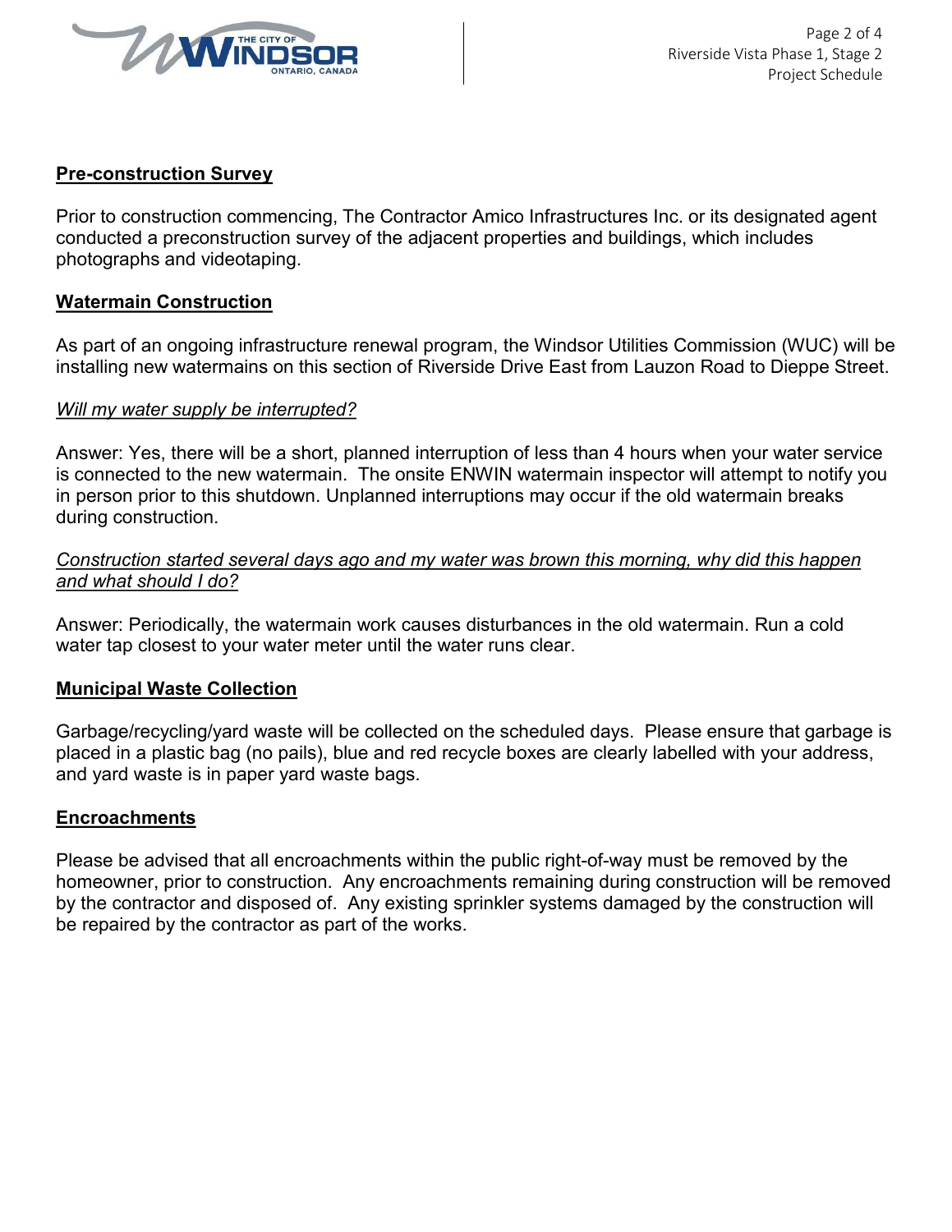

# **Project Contact**

If you require any information or have any questions with respect to this project, please contact the individuals identified below:

City of Windsor **City of Windsor RC Spencer Associates Inc.** Office of the City **800 University Ave. W.** 800 University Ave. W. Attention: Ms. Anna Godo, P. Eng. Windsor, ON N9A 5R9 3<sup>rd</sup> floor – 350 City Hall Square W. **Phillip Phillip Phillip Phillip 946-1122** Windsor, ON N9A 6S1 Fax: (519) 946-1123 Ph: (519) 255-6100 ext. 6508 Email: darcher@rcspencer.ca Email: agodo@citywindsor.ca

Engineering Department **Attention: Mr. Dave Archer, P.Eng.** Attention: Mr. Dave Archer, P.Eng.

We understand this project would cause inconvenience and potential construction hazards to the adjacent property and business owners. Please keep alert while you travel through the construction detour zone. Your patience and cooperation will be highly appreciated.

Yours truly,

Wes Hicks, P.Eng. Senior Manager of Infrastructure and Geomatics / Deputy City Engineer

AG/mh Attachments: Map of Location of the Work

cc: Councillor Joanne Gignac Mark Winterton, P.Eng., City Engineer, City of Windsor Dwayne Dawson, P.Eng., Executive Director of Operations, City of Windsor Phong Nguy, P.Eng., Contracts Manager, City of Windsor Adam Mourad, P.Eng., City of Windsor Anna Godo, P.Eng., City of Windsor Paul Giroux, Parks & Recreation, City of Windsor Adam Pillon, Right-of-Way Supervisor Chris Manzon, P.Eng., EnWin (Water) Rick Spencer, P.Eng., RC Spencer Associates Dave Archer, P.Eng., RC Spencer Associates Anne Marie Albidone, Manager of Environmental Services 311 Centre, City of Windsor